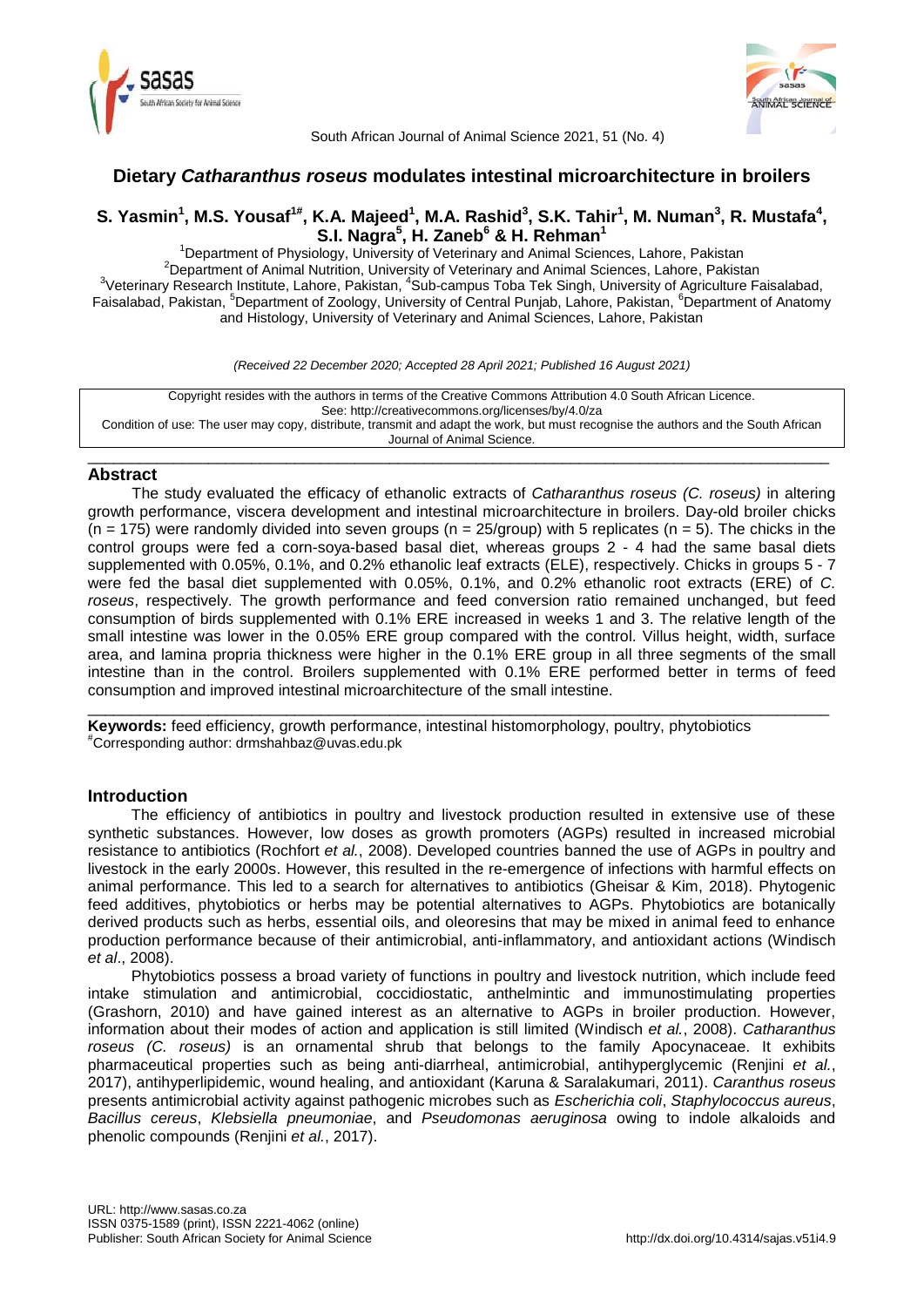The antioxidant activity of *C. roseus* (Karuna & Saralakumari, 2011) is probably the result of phenolic compounds, oxalic acid, and anthocyanins (flavonoids) in the leaves and roots. These prevent lipid peroxidation by scavenging reactive oxygen species. Anthocyanins, colored water-soluble glycosylated pigments belonging to the phenolic group, are effective against the lecithin-liposome system and low-density lipoproteins (Garcia *et al.*, 2007). Based on these properties, it was hypothesized that ethanolic extracts of the leaf and root of *C. roseus* could be an alternative to the AGPs and would enhance the production potential of broilers. The present research was designed to examine the potential use of ethanolic extracts of *C. roseus* leaves and roots as phytobiotic growth promoters on the production performance, viscera development, and microarchitecture of the intestinal tract in broilers.

## **Materials and Methods**

The Institutional Animal Ethics Committee (Letter No. DR/1944 dated 4-12-2018) of the University of Veterinary and Animal Sciences (UVAS), Lahore, approved the experiment. All methods were performed according to the guidelines of animal experimentation.

Day-old Cobb 500 broiler chickens ( $n = 175$ ) were randomly distributed in seven experimental groups ( $n = 25/$ group). Each group was further divided into five replicates ( $n = 5$  per replicate). Chicks in Group I served as a control and were offered antimicrobials and a coccidiostat-free corn-soya-based basal diet (Table 1), as described by Yousaf *et al.* (2016).

| Ingredients, %                   | Starter feed | Grower feed |
|----------------------------------|--------------|-------------|
| Maize                            | 56.49        | 59.29       |
| Soybean meal (48% crude protein) | 33.80        | 29.80       |
| Soy oil                          | 3.70         | 5.00        |
| Sunflower oil                    | 1.50         | 1.50        |
| Calcium carbonate                | 1.48         | 1.48        |
| Monocalcium phosphate            | 1.42         | 1.34        |
| Premix <sup>1</sup>              | 1.20         | 1.20        |
| DI-Methionine                    | 0.26         | 0.26        |
| L-Lysine-HCL                     | 0.13         | 0.12        |
| L-Threonine                      | 0.02         | 0.02        |
| I-Tryptophan                     |              | 0.02        |
| Nutrient composition             |              |             |
| Metabolizable energy, MJ/kg      | 12.62        | 13.05       |
| Crude protein, g/kg              | 22.20        | 20.50       |
| Lysine, g/kg                     | 1.30         | 1.17        |
| Methionine, g/kg                 | 0.59         | 0.57        |
| Methionine+cystine, g/kg         | 0.96         | 0.90        |
| Threonine, g/kg                  | 0.88         | 0.81        |
| Tryptophan, g/kg                 | 0.24         | 0.22        |
| Crude fibre, g/kg                | 2.35         | 2.29        |
| Crude fat, g/kg                  | 9.71         | 9.87        |
| Calcium, g/kg                    | 0.90         | 0.88        |
| Phosphorus, g/kg                 | 0.70         | 0.66        |
| Sodium, g/kg                     | 1.60         | 1.60        |

**Table 1** Ingredients and nutritive value of basal diet used in evaluating supplementation of broiler diets with *Catharanthus roseus*

<sup>1</sup>Vitamin A: 400000 U Vit. A; vitamin B1: 40000 U, vitamin B2: 250 mg, vitamin B6: 2500 mg, vitamin B12; 2000 µg, vitamin D3: 25000 µg, vitamin E ( $\alpha$ -Tocopherole acetate): 8000 mg, vitamin K3: 300 mg, nicotinic acid: 250 mg, biotin: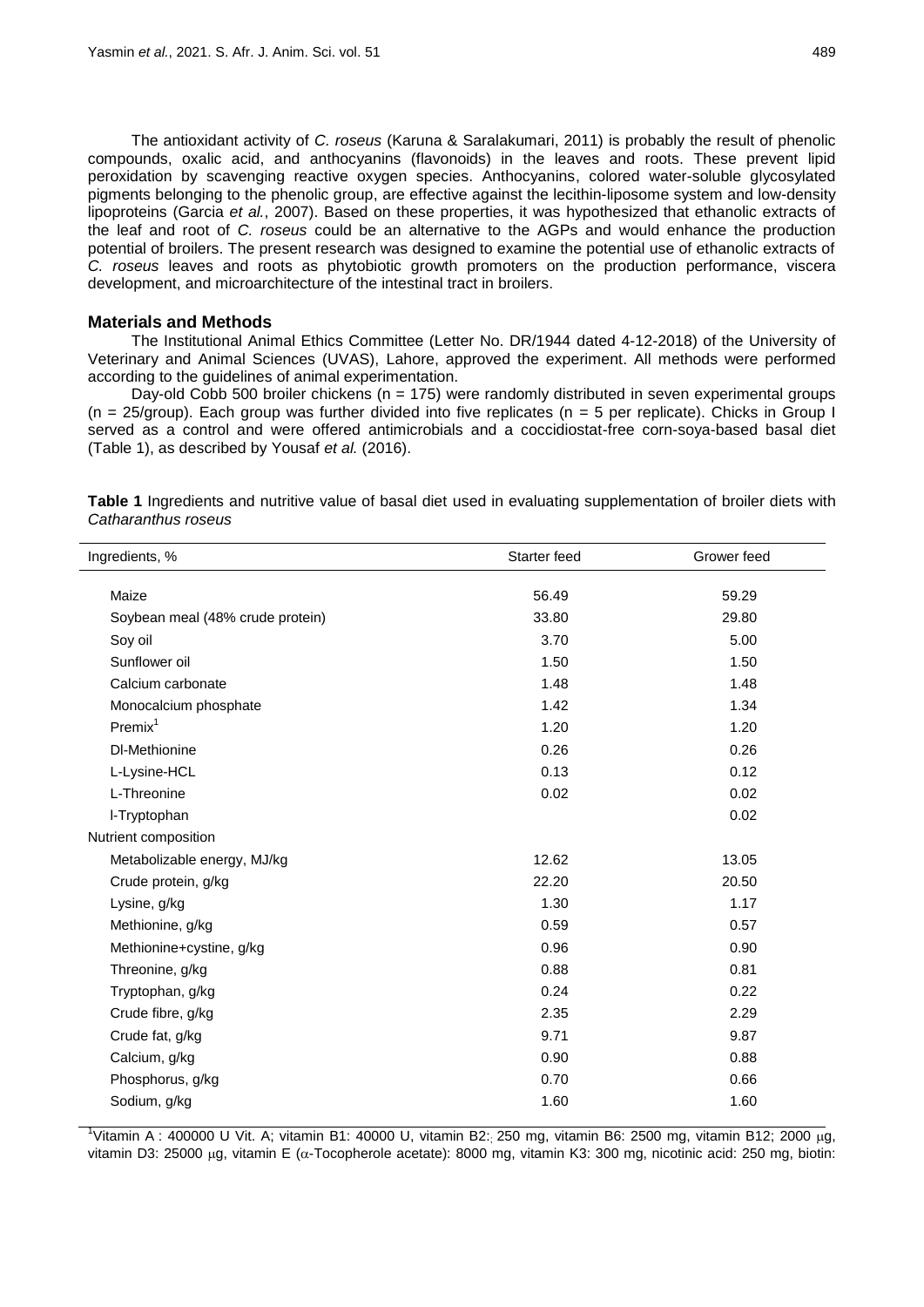400 mg, calcium pantothenate acid: 1000 mg, choline chloride: 100 mg, folic acid: 5000 mg, zinc: 80000 mg, manganese: 2000 mg, iron: 1200 mg, copper: 6000 mg, cobalt: 45 mg, calcium: 35 mg, selenium: 30 mg, magnesium: 130 g, sodium: 55 g per kg

*Catharanthus roseus* was collected from the UVAS campus in Lahore. A plant specimen was submitted to the herbarium of the Department of Botany, Government College University, Lahore, for authentication (catalogue number GC-Herb-Bot-3415). Leaves and roots of the plant were separated, washed, and then dried in the shade. The dried plant material was weighed and ground into a fine powder. Ethanolic extracts of leaves and roots of *C. roseus* were prepared separately using Soxhlet extraction as described by Azwanida (2015) with a little modification. Briefly, 50 g of the dried powder of roots or leaves was taken and loaded in the inner tube of the Soxhlet apparatus, placed in a round-bottomed flask containing 500 ml of ethanol, and heated for 24 hours (40 °C). This extract was then filtered with Whatman filter paper No 1. The filtrate was concentrated with a rotary evaporator (Eyela® rotary vacuum evaporator, USA) and the solvent was removed in a hot air oven at 40 °C to obtain an alcohol-free residual extract. The yield of residual leaf and root extracts of *C. roseus* was 20% and 17%, respectively.

The birds in groups 2 - 4 were fed the same basal diet supplemented with ethanolic extracts of the leaf (ELE) of *C. roseus* at rates of 0.05%, 0.1%, and 0.2%, respectively. Similarly, the basal diet was supplemented with ethanolic extracts of root (ERE) of *C. roseus* at the rates of 0.05%, 0.1%, and 0.2%, respectively, was fed to groups 5 - 7.

Chicks were raised on wood-shaved litter as bedding material. Temperature and shed humidity were controlled and chicks were provided 24 hours of lighting throughout the period of 35 days. Chicks were fed ad libitum, and health status was observed daily. All the chicks were immunized against Newcastle disease virus (Ceva-Phylaxia, Budapest, Hungary) on day 4 and day 20, and infectious bursal disease virus (Lohman Animal Health) on day 8 and day 24 intraocularly and in drinking water, respectively. The bodyweight (BW) of each bird was measured on day 1 and then weekly until the end of the experiment. Feed consumption (FC) and mortality (if any) were recorded daily. Feed conversion ratio (FCR) was calculated weekly using BW and FC. On day 35, ten birds from each group (2 birds/replicate) were randomly selected, weighed, and exsanguinated. Then the abdominal cavity was opened to collect the viscera. The weights of the viscera were recorded and the lengths of the caeca and small intestine were measured to calculate their relative weights and lengths.

To study intestinal morphology, 2-cm fragments from each duodenum, jejunum, and ileum of the small intestine were separated and washed with fresh and chilled normal saline solution (0.9%). Tissue samples were fixed in 10% neutral buffered formalin solution for 48 hours. The paraffin embedding technique was employed. To process tissue 4-5 µm tissue sections were obtained for light microscopy (Labomed<sup>®</sup> USA) and stained with haematoxylin and eosin for histomorphometric studies (Suvarna & Layton*,* 2018). The Prog Res®2.1.1 Capture Prog Camera Control software was used for imaging the samples. Five villi per slide were taken from the tissue based on intact lamina propria to measure morphometric variables. The studied variables include villus height (VH), width (VW), crypt depth (CD), villus surface area (VSA), ratio of villus height to crypt depth ratio (VH/CD), lamina propria thickness (LPT), muscularis mucosae thickness (MMT), and muscularis externa thickness (MET). Villus height was calculated from the top of each villus to the lamina propria (LP), whereas VW was taken from the centre of each villus. Crypt depth was measured from the depth of the invagination between neighbouring villi. The thickness of lamina propria was measured from the villus base to muscularis mucosae. The MMT and MET were calculated across the villus width. The formula used to calculate the villus surface area (VSA) was as follows:

$$
VSA = (2\pi) \times (VW/2) \times (VH)
$$

Data were analysed with one-way analysis of variance (SPSS Inc. Chicago, IL, USA version 20.0). The normality of data was checked by the Shapiro-Wilk test. Differences in the means were considered significant at  $P$  <0.05. Group means were compared by Tukey's post-hoc tests if differences were significant.

## **Results and Discussion**

Growth performance (Table 2), feed consumption (Table 3), and FCR (Table 4) were similar among all groups throughout the experiment. These results agree with studies in which supplementation of *C. roseus*, phytobiotics and essential oils showed no observable changes in the growth performance of broilers (Yasmin, 2013; Ahsan *et al.,* 2018). Contrary to the current findings, Yasodha *et al.* (2019) reported that bodyweight gain and FCR were improved by supplementation of diets for broilers with phytogenic feed additives. Leskovec *et al.* (2018) reported that the presence of polyphenols in phytobiotics might improve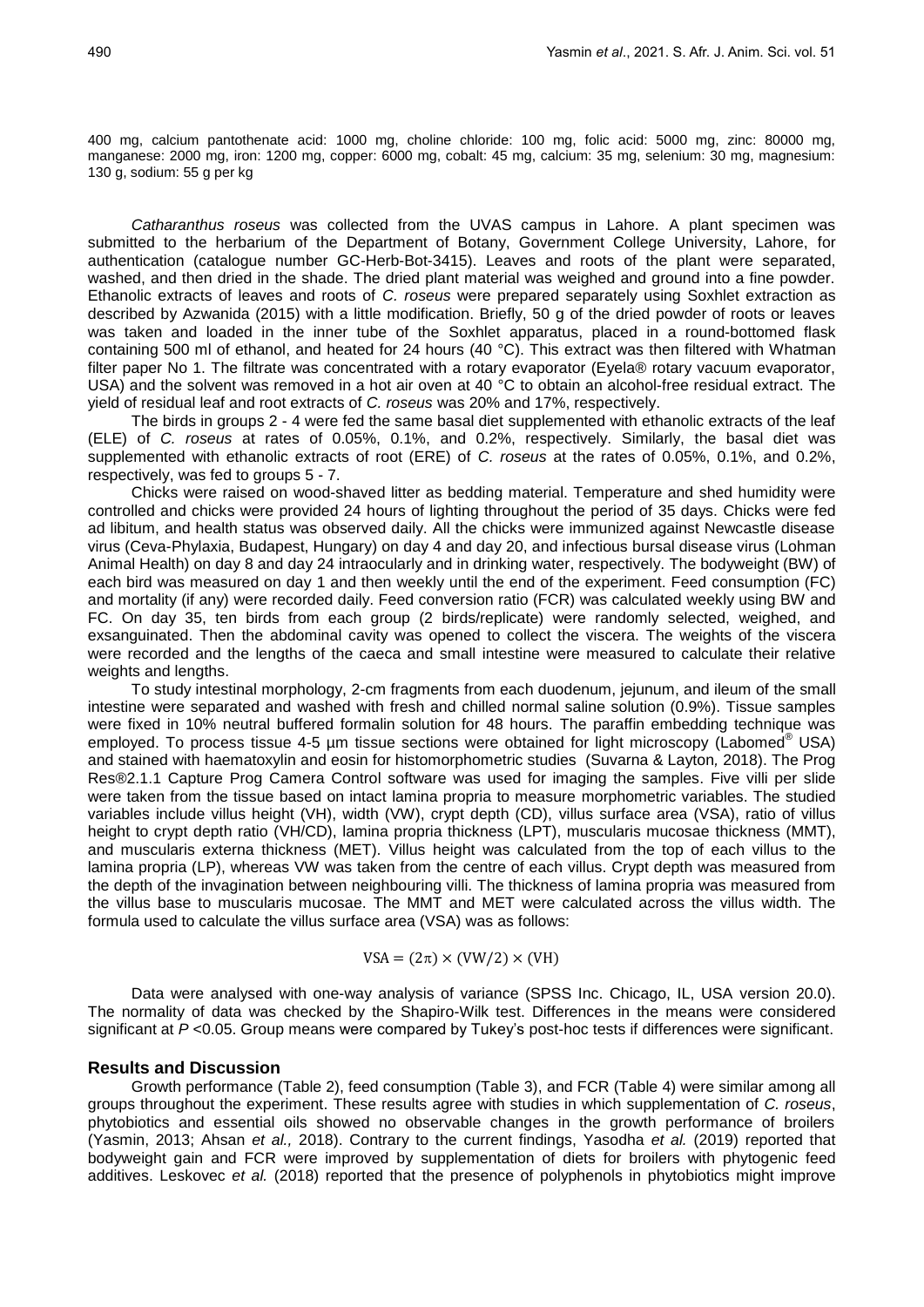growth performance in birds, although there was variability in the results. For example, some phytobiotics caused an increase (Bravo *et al.*, 2014), decrease or had no effect (Rezar & Salobir, 2014) on production performance. Feed consumption of birds supplemented with 0.1% ERE was higher (*P* <0.05) compared with the control group in the first and third weeks. However, in the second, fourth, and fifth weeks FC remained the same among groups (Table 3). These results agree with others (Amer *et al.*, 2017; Yasodha *et al.*, 2019), which reported that supplementation of phytobiotics in broilers improved FC. Herbal extracts can stimulate appetite and endogenous secretions such as enzymes in poultry that may improve feed intake (Vidanarachchi*et al.*, 2005). Varying results of the effects of feed additives on performance in broilers have been reported in the literature. Researchers such as Angel *et al.* (2005) reported that in a clean environment growth promoters were ineffective, whereas the effects of growth promoters were more obvious (Cross *et al.,* 2007) in animals that were housed in unhygienic)environments or were in poor health, Consequently, the environmental conditions in which birds are reared may affect their performance. In addition, the phytochemical composition of phytobiotics might affect the growth performance of birds. The extracts of *C. roseus* contained alkaloids, phenolic compounds and flavonoids with antimicrobial and antioxidant properties that might have played an important role in the improvement of feed intake in broilers (Shoba, 2017; Pham *et al.*, 2019).

**Table 2** Effects of supplemental *Catharanthus roseus* ethanolic extracts on bodyweight (g) of broilers, five replicates with five birds/replicate

| Treatment   | Week 1      | Week 2       | Week 3       | Week 4        | Week five     |
|-------------|-------------|--------------|--------------|---------------|---------------|
|             |             |              |              |               |               |
| Control     | $110 \pm 3$ | $303 \pm 17$ | $594 \pm 22$ | $1035 \pm 32$ | $1542 \pm 35$ |
| 0.05% ELE   | $112 + 1$   | $302 \pm 10$ | $591 \pm 14$ | $1116 \pm 38$ | $1631 \pm 49$ |
| 0.1% ELE    | $111 \pm 2$ | $312 \pm 20$ | $633 \pm 16$ | $1134 \pm 23$ | $1654 \pm 43$ |
| 0.2% ELE    | $108 + 2$   | $277 + 9$    | $578 \pm 24$ | $1122 \pm 27$ | $1597 \pm 49$ |
| 0.05% ERE   | $112 \pm 3$ | $285 \pm 9$  | $609 \pm 19$ | $1168 \pm 53$ | $1652 \pm 13$ |
| $0.1\%$ ERE | $115 \pm 1$ | $308 \pm 18$ | $612 \pm 8$  | $1121 + 11$   | $1658 \pm 24$ |
| 0.2% ERE    | $110 \pm 3$ | $269 \pm 8$  | $567 \pm 40$ | $1062 \pm 39$ | $1564 \pm 58$ |
|             |             |              |              |               |               |

ELE: ethanolic leaf extract; ERE: ethanolic root extract

**Table 3** Effects of supplemental *Catharanthus roseus* ethanolic extracts on feed consumption (g) of broilers, five replicates with five birds/replicate

| Treatment | Week 1           | Week 2       | Week 3              | Week 4       | Week 5        |
|-----------|------------------|--------------|---------------------|--------------|---------------|
|           |                  |              |                     |              |               |
| Control   | $126 \pm 2^{b}$  | $371 + 15$   | $499 \pm 10^{6}$    | $729 + 13$   | $914 \pm 44$  |
| 0.05% ELE | $132 \pm 1^{ab}$ | $352 \pm 8$  | $475 \pm 11^{b}$    | $735 \pm 9$  | $957 \pm 28$  |
| 0.1% ELE  | $133 \pm 1^{ab}$ | $359 \pm 20$ | $478 \pm 13^{6}$    | $772 \pm 17$ | $1010 \pm 26$ |
| 0.2% ELE  | $133 \pm 3^a$    | $343 \pm 4$  | $466 \pm 7^b$       | $746 \pm 13$ | $931 \pm 10$  |
| 0.05% ERE | $136 \pm 1^a$    | $355 \pm 6$  | $504 \pm 9^b$       | $775 \pm 27$ | $961 \pm 30$  |
| 0.1% ERE  | $138 \pm 1^a$    | $391 \pm 8$  | $587 \pm 5^{\circ}$ | $753 \pm 14$ | $959 \pm 65$  |
| 0.2% ERE  | $130 \pm 2^{ab}$ | $360 \pm 8$  | $478 \pm 9^b$       | $739 \pm 24$ | $950 \pm 15$  |
|           |                  |              |                     |              |               |

Within a column, means with a common superscript did not differ with probability  $P = 0.05$ 

ELE: ethanolic leaf extract; ERE: ethanolic root extract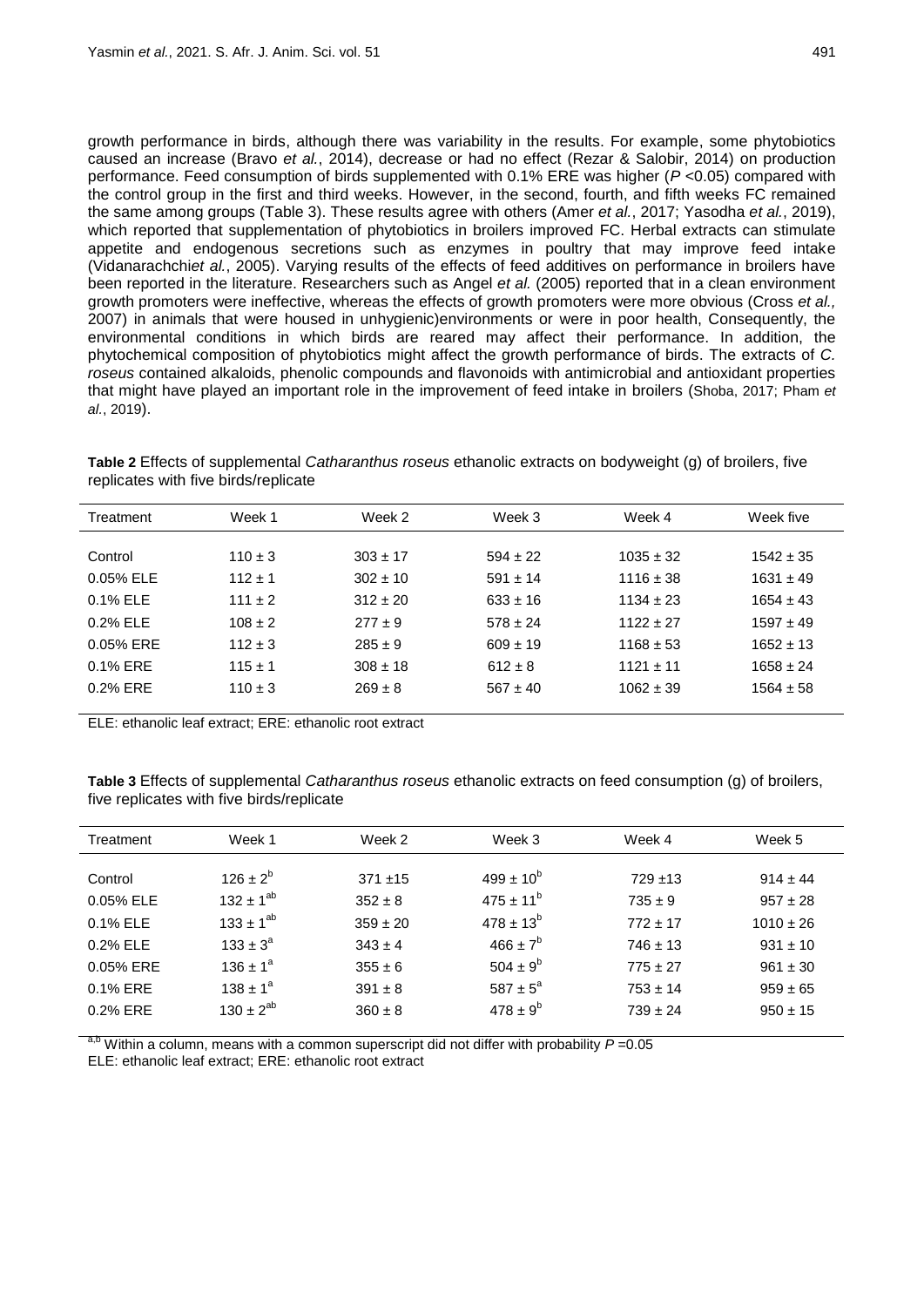| Treatment   | Week 1          | Week 2          | Week 3          | Week 4          | Week 5          |
|-------------|-----------------|-----------------|-----------------|-----------------|-----------------|
|             |                 |                 |                 |                 |                 |
| Control     | $1.66 \pm 0.10$ | $1.96 \pm 0.17$ | $1.73 \pm 0.11$ | $1.65 \pm 0.03$ | $1.80 \pm 0.06$ |
| 0.05% ELE   | $1.67 + 0.02$   | $1.87 \pm 0.06$ | $1.68 \pm 0.13$ | $1.41 \pm 0.08$ | $1.86 \pm 0.09$ |
| 0.1% ELE    | $1.71 + 0.05$   | $1.81 + 0.12$   | $1.53 + 0.17$   | $1.54 + 0.01$   | $1.96 + 0.12$   |
| 0.2% ELE    | $1.81 + 0.06$   | $2.02 \pm 0.07$ | $1.57 + 0.11$   | $1.40 + 0.11$   | $2.05 + 0.26$   |
| 0.05% ERE   | $1.72 \pm 0.07$ | $2.07 + 0.09$   | $1.55 \pm 0.04$ | $1.42 + 0.13$   | $2.04 + 0.21$   |
| $0.1\%$ ERE | $1.71 \pm 0.04$ | $2.07 \pm 0.19$ | $1.95 + 0.12$   | $1.48 \pm 0.06$ | $1.78 \pm 0.12$ |
| 0.2% ERE    | $1.69 \pm 0.03$ | $2.29 \pm 0.18$ | $1.75 \pm 0.35$ | $1.49 \pm 0.05$ | $1.90 \pm 0.06$ |
|             |                 |                 |                 |                 |                 |

**Table 4** Effects of supplemental *Catharanthus roseus* ethanolic extracts (leaf and root) on feed conversion ratio of broilers, five replicates with five birds/replicate

ELE: ethanolic leaf extract; ERE: ethanolic root extract

The present study showed that the relative length of the small intestine was lower (*P* ˂0.05) in the 0.05% ERE group compared with the control birds. It was reported that essential oils in the diet decreased intestinal weight and length in broilers (Alçiçek *et al.*, 2004), which was similar to our findings. However, the relative organ weights of the liver, gizzard, heart, spleen, proventriculus, bursa, caeca, and small intestine and the relative length of caeca remained unchanged (Table 5). The present results are similar to those of Hernandez *et al.* (2004), who found that phytobiotics did not affect viscera.

**Table 5** Effects of supplemental *Catharanthus roseus* ethanolic extracts (leaf and root) on the relative weight and length of the viscera of broilers, five replicates with 5 birds/replicate

| Weight                | Control              | 0.05% ELE               | 0.1% ELE          | 0.2% ELE                                                                                                                                                                                                   | 0.05% ERE            | 0.1% ERE             | 0.2% ERE          |
|-----------------------|----------------------|-------------------------|-------------------|------------------------------------------------------------------------------------------------------------------------------------------------------------------------------------------------------------|----------------------|----------------------|-------------------|
| Liver                 | $2.35 \pm 0.11$      | $2.22 \pm 0.06$         | $2.19 \pm 0.04$   | $2.17 \pm 0.09$                                                                                                                                                                                            | $2.29 \pm 0.07$      | $2.35 \pm 0.14$      | $2.51 \pm 0.17$   |
| Gizzard               | $1.25 \pm 0.04^{ab}$ | $1.10 \pm 0.05^{\circ}$ | $1.07 \pm 0.04^b$ | $1.15 \pm 0.05^{ab}$                                                                                                                                                                                       | $1.21 \pm 0.06^{ab}$ | $1.20 \pm 0.03^{ab}$ | $1.37 \pm 0.08^a$ |
| <b>Proventriculus</b> | $0.35 + 0.01$        | $0.36 \pm 0.02$         | $0.36 \pm 0.02$   | $0.35 \pm 0.01$                                                                                                                                                                                            | $0.37 \pm 0.01$      | $0.40 \pm 0.02$      | $0.38 \pm 0.02$   |
| Heart                 | $0.45 \pm 0.02$      | $0.41 \pm 0.02$         | $0.78 \pm 0.33$   | $0.43 \pm 0.01$                                                                                                                                                                                            | $0.44 \pm 0.02$      | $0.48 \pm 0.02$      | $0.46 \pm 0.02$   |
| Spleen                | $0.10 \pm 0.01$      | $0.11 \pm 0.01$         | $0.11 \pm 0.01$   | $0.11 \pm 0.01$                                                                                                                                                                                            | $0.10 \pm 0.01$      | $0.11 \pm 0.01$      | $0.11 \pm 0.02$   |
| Pancreas              | $0.23 \pm 0.01$      | $0.22 \pm 0.02$         | $0.19 \pm 0.01$   | $0.19 \pm 0.01$                                                                                                                                                                                            | $0.20 \pm 0.01$      | $0.21 \pm 0.01$      | $0.24 \pm 0.01$   |
| <b>Bursa</b>          | $0.13 \pm 0.02$      | $0.15 \pm 0.01$         | $0.15 \pm 0.01$   | $0.15 \pm 0.01$                                                                                                                                                                                            | $0.11 \pm 0.01$      | $0.14 \pm 0.01$      | $0.15 \pm 0.01$   |
| Small<br>Intestine    | $2.16 \pm 0.11$      | $2.07 \pm 0.16$         | $2.19 \pm 0.13$   | $2.12 \pm 0.08$                                                                                                                                                                                            | $2.11 \pm 0.13$      | $2.09 \pm 0.13$      | $2.43 \pm 0.17$   |
| Length                |                      |                         |                   |                                                                                                                                                                                                            |                      |                      |                   |
| Small<br>Intestine    |                      |                         |                   | $4.07 \pm 0.14^{\circ}$ 3.57 $\pm$ 0.13 <sup>ab</sup> 3.60 $\pm$ 0.14 <sup>ab</sup> 3.71 $\pm$ 0.08 <sup>ab</sup> 3.48 $\pm$ 0.11 <sup>b</sup> 3.53 $\pm$ 0.10 <sup>ab</sup> 3.63 $\pm$ 0.17 <sup>ab</sup> |                      |                      |                   |
| Caeca                 | $0.78 \pm 0.03$      | $0.69 \pm 0.03$         | $0.69 \pm 0.03$   | $0.71 \pm 0.02$                                                                                                                                                                                            | $0.71 \pm 0.03$      | $0.69 \pm 0.03$      | $0.73 \pm 0.03$   |

Within a column, means with a common superscript did not differ with probability *P* =0.05 ELE: ethanolic leaf extract; ERE: ethanolic root extract

Villus height in the duodenum was higher (*P* ˂0.05) in the 0.05% ELE and 0.1% ERE groups compared with the control. Villus width, VSA, and LPT were higher (*P* ˂0.05) in the 0.1% ERE groups compared with the control and other groups. The CD was lower (*P* ˂0.05) in the 0.2% ERE compared with the control and other groups. The VH/CD was higher (*P* ˂0.05) in the 0.2% and 0.05% ELE groups. The MMT was lower ( $P < 0.05$ ) in the 0.05% ERE and 0.2% ELE groups compared with the control birds. However, MET was lower in the 0.2% ELE group. In the jejunum, the VH and VSA were higher (*P* ˂0.05) in the 0.1% ERE group compared with the control and other groups. The VW was higher (*P* ˂0.05) in the 0.2% ELE and 0.05% ERE groups compared with the control. The CD was higher (*P* <0.05) in the 0.1% ELE group compared with the control animals. The VH/CD and LPT were higher (*P* ˂0.05) in the 0.05% ELE group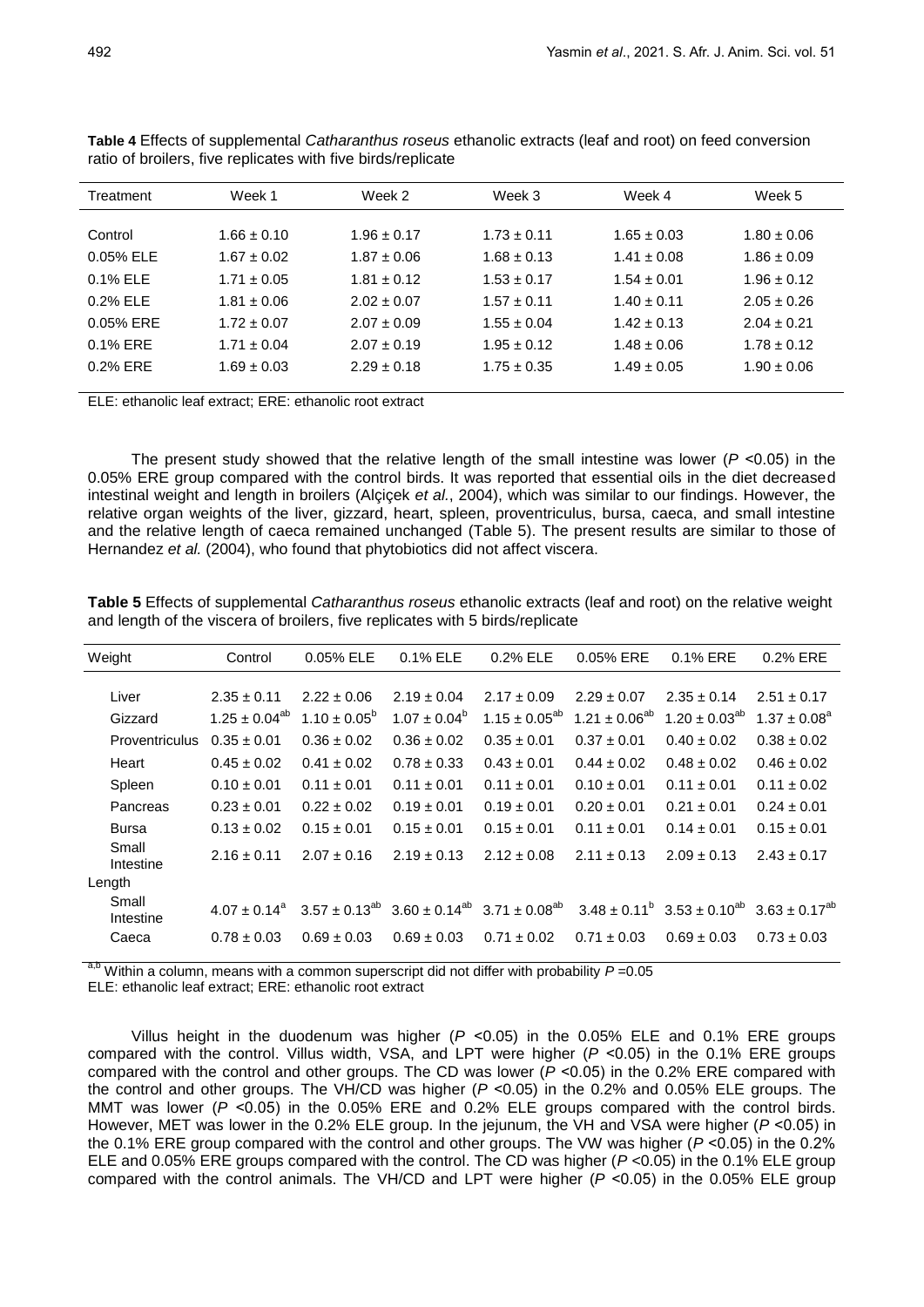compared with the control and other groups. The MMT and MET were lower in the 0.2% ERE group compared with the control and other groups. The VH, VW, and VSA in the ileum were higher (*P* <0.05) in the 0.1% ERE supplemented group compared with the control and other groups. The LPT was higher (*P* <0.05) in the 0.05% and 0.1% ERE groups than the control group. The MMT was higher (*P* ˂0.05) in the 0.05% ELE group, whereas the VH/CD and MET remained the same in all groups (Table 6).

**Table 6** Effects of supplemental *Catharanthus roseus* ethanolic extracts (leaf and root) on histomorphology of small intestinal segments of broilers, five replicates with five birds/replicate

|              | Control               | 0.05% ELE            | 0.1% ELE               | 0.2% ELE            | 0.05% ERE              | 0.1% ERE               | 0.2% ERE                 |
|--------------|-----------------------|----------------------|------------------------|---------------------|------------------------|------------------------|--------------------------|
| Duodenum     |                       |                      |                        |                     |                        |                        |                          |
| VH, µm       | $1277 \pm 103^{bc}$   | $2487 \pm 64^a$      | $1542 \pm 67^b$        | $1235 \pm 32^{bc}$  | $1555 \pm 146^b$       | $2212 \pm 92^a$        | $1073 \pm 55^{\circ}$    |
| VW, µm       | $159 \pm 17^{cd}$     | $254 \pm 8^{\rm ab}$ | $193 \pm 16^{bc}$      | $120 \pm 5^{\circ}$ | $226 \pm 31^{b}$       | $316 \pm 11^a$         | 114 ± $3^d$              |
| $CD, \mu m$  | $238 \pm 10^{bc}$     | $344 \pm 16^a$       | $304 \pm 22^{ab}$      | $168 \pm 7^c$       | $233 \pm 21^{cd}$      | $328 \pm 12^a$         | $189 \pm 11^{cd}$        |
| VH/CD        | $5.3 \pm 0.3^{bc}$    | $7.3 \pm 0.3^a$      | $5.2 \pm 0.3^{\circ}$  | $7.4 \pm 0.3^a$     | $6.9 \pm 0.5^{ab}$     | $6.8 \pm 0.4^{abc}$    | $5.9 \pm 0.5^{\rm abc}$  |
| VSA, $mm2$   | $664 \pm 108^{bcd}$   | $1988 \pm 91^a$      | $955 \pm 115^{bc}$     | $464 \pm 21^{cd}$   | $1178 \pm 230^b$       | $2203 \pm 131^a$       | $384 \pm 19^{d}$         |
| $LPT, \mu m$ | $126 \pm 15^{bc}$     | $187 \pm 8^{ab}$     | $149 \pm 1^{bc}$       | $91 \pm 4^c$        | 181 $\pm\,28^{\rm ab}$ | $239 \pm 14^a$         | $93 \pm 3^{\circ}$       |
| MMT, µm      | $27 \pm 2^a$          | $26 \pm 1^a$         | $23 \pm 1^{ab}$        | $19 \pm 1^{6}$      | $19 \pm 1^{6}$         | $22 \pm 1^{ab}$        | $22 \pm 2^{ab}$          |
|              | $145 \pm 6^{ab}$      | $177 \pm 11^a$       | $204 \pm 13^a$         | $108 \pm 7^{\rm b}$ | $145 \pm 20^{ab}$      | $196 \pm 23^{\circ}$   | $187 \pm 18^a$           |
| MET, µm      |                       |                      |                        |                     |                        |                        |                          |
| Jejunum      |                       |                      | $922 \pm 78^{ab}$      | $739 \pm 45^{bc}$   |                        |                        |                          |
| VH, µm       | $540 \pm 49^{\circ}$  | $964 \pm 51^{ab}$    |                        |                     | $670 \pm 55^{\circ}$   | $995 \pm 58^{\circ}$   | $744 \pm 32^{bc}$        |
| VW, µm       | $148 \pm 6^{bc}$      | $209 \pm 19^a$       | $219 \pm 15^a$         | $175 \pm 12^{ab}$   | $174 \pm 13^{ab}$      | $219 \pm 15^a$         | $112 \pm 6^c$            |
| $CD, \mu m$  | $183 \pm 14^{ab}$     | $194 \pm 15^{ab}$    | $236 \pm 23^{ab}$      | $180 \pm 12^{ab}$   | $186 \pm 15^{ab}$      | $215 \pm 12^{ab}$      | $168 \pm 6^b$            |
| VH/CD        | $3.0 \pm 0.2^b$       | $5.2 \pm 0.4^a$      | $4.4 \pm 0.7^{ab}$     | $4.2 \pm 0.3^{ab}$  | $3.9 \pm 0.5^{ab}$     | $4.8 \pm 0.5^{ab}$     | $4.5 \pm 0.2^{ab}$       |
| VSA, $mm2$   | $255\pm29^{\rm b}$    | $642 \pm 73^{\circ}$ | $658 \pm 89^{\circ}$   | $401 \pm 31^{b}$    | $382 \pm 56^{\circ}$   | $677 \pm 48^{\rm a}$   | $262 \pm 19^b$           |
| LPT, µm      | $123 \pm 7^{ab}$      | $159 \pm 20^a$       | $161 \pm 15^a$         | $117 \pm 10^{ab}$   | $131 \pm 15^a$         | $155 \pm 14^a$         | $71 \pm 5.14^b$          |
| MMT, µm      | $30 \pm 3^a$          | $29 \pm 2^a$         | $19 \pm 2^{b}$         | $17 \pm 1^b$        | $21 \pm 2^{ab}$        | $29 \pm 3^a$           | $17 \pm 0.3^b$           |
| MET, µm      | $159 \pm 24^{ab}$     | $164 \pm 17^{ab}$    | $122 \pm 8^b$          | $122 \pm 13^{6}$    | $165 \pm 13^{ab}$      | $209 \pm 30^a$         | $119 \pm 10^{6}$         |
| Ileum        |                       |                      |                        |                     |                        |                        |                          |
| VH, µm       | $451 \pm 25^{\circ}$  | $760 \pm 36^{ab}$    | $630 \pm 40^{bc}$      | $579 \pm 48^{bc}$   | $515 \pm 32^{\circ}$   | $882 \pm 74^{\circ}$   | $528 \pm 44^{\circ}$     |
| VW, µm       | $100 \pm 8.9^d$       | $209 \pm 10^a$       | $190 \pm 14^{ab}$      | $133 \pm 3^{cd}$    | $145 \pm 6^{bc}$       | $207 \pm 9^a$          | $157 \pm 16^{bc}$        |
| $CD, \mu m$  | $124 \pm 9^d$         | $200 \pm 10^{ab}$    | $187 \pm 7^{abc}$      | $147 \pm 10^{bcd}$  | $135 \pm 22^{cd}$      | $210 \pm 20^a$         | $149 \pm 10^{bcd}$       |
| VH/CD        | $3.9\pm0.5$           | $3.8 \pm 0.2$        | $3.4 \pm 0.2$          | $4.0 \pm 0.4$       | $4.4 \pm 0.5$          | $4.4 \pm 0.4$          | $3.6 \pm 0.2$            |
| VSA, $mm2$   | $146 \pm 22^d$        | $495 \pm 32^{ab}$    | $371 \pm 31^{bc}$      | $240 \pm 19^{cd}$   | $238 \pm 22^{cd}$      | $575 \pm 57^{\circ}$   | $250 \pm 21^{cd}$        |
| LPT, µm      | $91 \pm 10^{\circ}$   | $169 \pm 16^a$       | $134 \pm 10^{ab}$      | $85 \pm 4^{\circ}$  | $103 \pm 7^{bc}$       | $146 \pm 9^a$          | $101 \pm 10^{bc}$        |
| MMT, µm      | $32 \pm 3^\text{bcd}$ | $61 \pm 4^a$         | $36 \pm 4^b$           | $21 \pm 1^{cd}$     | $20 \pm 2^d$           | $33 \pm 4^{\rm bc}$    | $22 \pm 2^{cd}$          |
| MET, µm      | $193 \pm 23^{6}$      | $312 \pm 25^{\circ}$ | $283\pm23^{\text{ab}}$ | $174 \pm 16^b$      | $195 \pm 21^{ab}$      | $208 \pm 42^\text{ab}$ | $258 \pm 35^{\text{ab}}$ |

ELE: ethanolic leaf extract, ERE: ethanolic root extract, VH: villus height, VW: villus width, CD: crypt depth, VH/CD: villus height to crypt depth ratio, VSA: villus surface area, LPT: lamina propria thickness, MMT: muscularis mucosae thickness, MET: muscularis externa thickness

a,b,c,d Within a column, means with a common superscript did not differ with probability *P* =0.05

The small intestine goes through histo-morphological changes, which include an increase in the VH and surface area for digestion and absorption (Panda *et al.*, 2006). In the present study, VH, VW, and VSA in all three segments of the small intestine were higher (*P* ˂0.05) in the 0.05% ELE and 0.1% ERE groups compared with the control group. The increase in VH and VSA indicates an increase in the absorption rate of available nutrients. The current results are in agreement with others (Garcia *et al.*, 2007; Anwar, 2013), who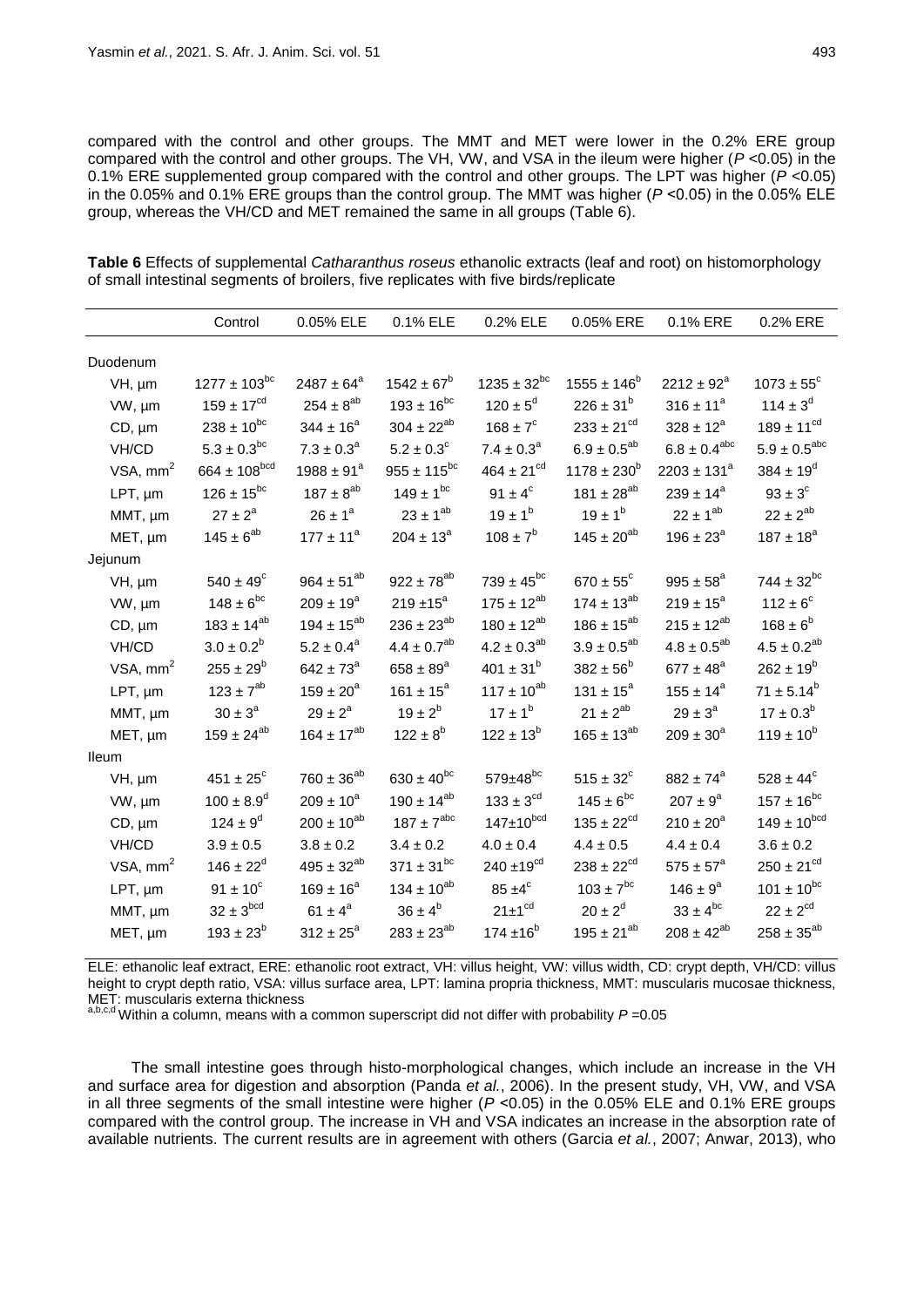observed that supplementation of *C. roseus* extract caused an increase in VH and VSA. Generally, improved gut health is correlated with long villi in small intestinal segments (Baurhoo *et al.*, 2007) that may be ascribed by the intestinal epithelium to act as a natural protective barrier that protects against toxic substances and pathogenic bacteria (Paul *et al.*, 2007). In the small intestine increased VH relative to larger surface area for nutrients absorption has a direct influence on growth performance. It was observed that an increase in villus height in chickens supplemented with herbal plants and plant-derived products, that may cause a reduction in toxic compounds production by decreasing the total pathogenic bacteria in the intestinal wall and damage to intestinal epithelial cells, inhibiting the villus destruction and decreasing lumen reconstruction which could lead to an alteration in intestinal morphology (Garcia *et al.*, 2007).

The duodenum crypt was deeper in the 0.05% ELE and 0.1% ERE supplemented groups than in the control and the crypts in the jejunum were deeper in the 0.1% ELE supplemented group. Our results are in agreement with other studies that reported that supplementation of *Catharanthus roseus* and other phytobiotics in broilers increased CD in the jejunum (Anwar, 2013; Olukosi & Dono, 2014; Kiczorowska *et al.*, 2016). Increased CD is an indicator that the production of immature enterocytes also increased, resulting in a higher tissue turnover rate. The longer villi associated with a deeper crypt in response to the use of *C. roseus* as a feed additive in the current study is an indication of healthy gut development.

The ratio of VH/CD was higher in the 0.2% and 0.05% ELE groups in the duodenum compared with the control birds. In the jejunum VH/CD was higher in the 0.05% ELE than in the control. The current results agree with those of others who observed that supplementation of *C. roseus* extract*,* phytobiotics, and essential oils caused an increase in VH/CD compared with the control birds (Anwar, 2013; Kiczorowska *et al.*, 2016). The digestive capacity of the small intestine is indicated by VH/CD (Macpherson & Harris, 2004). Therefore, enhanced VH/CD is generally associated with improved performance through greater nutrient absorption. Lamina propria thickness (LPT) in the duodenum was higher in the 0.1% ERE group than in the control. In the jejunum, LPT was higher in the 0.05%, 0.1% ELE, and 0.05%, 0.1% ERE supplemented birds than that of the control. In the ileum, LPT was higher in the 0.05% and 0.1% ERE supplemented groups compared to the control group. The present results are in agreement with Anwar (2013), who observed that supplementation of *C. roseus* extract caused an increase in the thickness of LP in broilers as LP contains dendritic cells that defend against infections by increasing mucin production, gut motility, and activating the adaptive immune response (Macpherson & Harris, 2004).

Muscularis mucosae thickness (MMT) was lower in all groups in the duodenum compared with the control group. MMT thickness in the jejunum was lower in the groups supplemented with 0.1% and 0.2% ELE than in the control birds. The thickness of muscularis mucosae in the ileum was higher in the group supplemented with 0.05% ELE compared with the control. Similarly, the thickness of the muscularis externa in the duodenum was higher in the 0.05%, 0.1% ELE, and 0.1%, 0.2% ERE, whereas, MET in the jejunum was lower in the 0.2% ERE supplemented group compared with the control. The mucosal thickness indicates the absorption rate of nutrients and germ load in the broilers' intestine. With a decrease in the mucosal thickness, the absorption rate of nutrients is increased and the bacterial load is reduced (Miles *et al.*, 2006; Ahsan *et al.*, 2018) which indicates that it might spare nutrients for animal growth.

## **Conclusion**

Supplementation of *C. roseus* extracts did not affect growth and FCR, but FC of the birds supplemented with 0.1% ERE improved in weeks 1 and 3. The relative length of the small intestine was lower in the 0.05% ERE group compared with the control. Villus height, VW, VSA, and LPT were improved in the duodenum, jejunum, and ileum with 0.1% ERE supplementation. Thus, broiler chicks supplemented with 0.1% ERE had improved feed consumption and histomorphometry of the small intestine.

## **Acknowledgments**

This work was funded by the Higher Education Commission (HEC) of Pakistan.

### **Author's Contributions**

SY, MSY, and HR participated in the research design. SY collected and prepared *C. roseus* plant extracts. SY, MSY, MAR, HZ, KAM, SKT, MN, SIN, and RM participated in the conduct of the experiment and data collection. SY and MSY performed laboratory tests and statistical analyses. SY, MSY, and HR prepared the manuscript.

#### **Conflict of Interest Declaration**

The authors certify that there is no conflict of interest regarding the material discussed in the manuscript.

#### **References**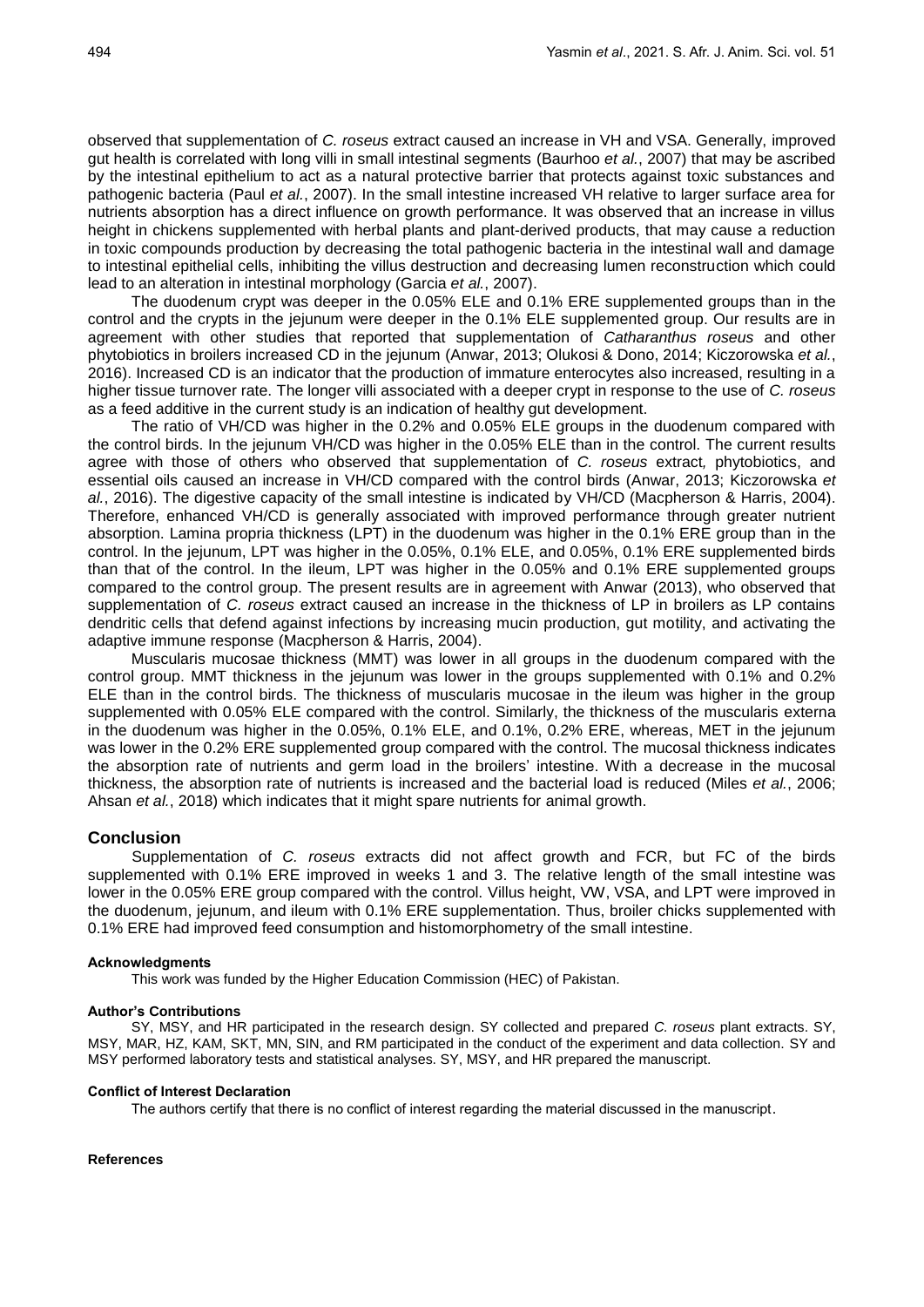- Ahsan, U., Kuter, E., Raza, I., Köksal, B.H., Cengiz, Ö., Yıldız, M., Kızanlık, P.K., Kaya, M., Tatlı, O. & Sevim, Ö., 2018. Dietary supplementation of different levels of phytogenic feed additive in broiler diets: the dynamics of growth performance, caecal microbiota, and intestinal morphometry. Braz. J. Poult. Sci. 20(4), 737-746. http://dx.doi.org/10.1590/1806-9061-2017-0698
- Alçiçek, A., Bozkurt, M. & Çabuk, M., 2004. The effect of a mixture of herbal essential oils, an organic acid or a probiotic on broiler performance. S. Afr. J. Anim. Sci. 34, 217-222
- Amer, S.A.,Kishawy, A.T.Y. & EI-Eraky, W.A., 2017. Effect of supplementation the broiler diets with some phytobiotics and probiotics on the growth performance, digestibility, immunity and cecal microbial count. 4th International Food Safety Conference. University of Sadat City, Egypt. Pp. 288-300.
- Angel, R., Dalloul, R.A. & Doerr J., 2005. Performance of broiler chickens fed diets supplemented with a direct-fed microbial. Poult. Sci. 84, 1222-1231. https://doi.org[/10.1093/ps/84.8.1222](https://doi.org/10.1093/ps/84.8.1222)
- Anwar, S., 2013. Effect of dietary supplementation of *Catharanthus roseus* on gross and microstructure of selected internal organs of broiler. MPhil thesis. Dept. Anat. Histo. Univ. Vet. Anim. Sci., Lahore, Pakistan.
- Azwanida, N.N., 2015. A review on the extraction methods use in medicinal plants, principle, strength and limitation. Med. Aromat. Plants. 4(196), 2167-0412. https://doi.org/10.4172/2167-0412.1000196
- Baurhoo, B., Phillip, L. & Ruiz-Feria, C., 2007. Effects of purified lignin and mannan oligosaccharides on intestinal integrity and microbial populations in the ceca and litter of broiler chickens. Poult. Sci. 86, 1070-1078. https://doi.org[/10.1093/ps/86.6.1070](https://doi.org/10.1093/ps/86.6.1070)
- Bravo, D., Pirgozliev, V. & Rose, S.P., 2014. A mixture of carvacrol, cinnamaldehyde, and capsicum oleoresin improves energy utilization and growth performance of broiler chickens fed maize-based diet. J. Anim. Sci. 92(4), 1531- 1536.<https://doi.org/10.2527/jas.2013-6244>
- Cross, D., McDevitt, R., Hillman, K. & Acamovic, T., 2007. The effect of herbs and their associated essential oils on performance, dietary digestibility and gut microflora in chickens from 7 to 28 days of age. Br. Poult. Sci. 48, 496- 506. https://doi.org/10.1080/00071660701463221
- Garcia, V., Catala-Gregori, P., Hernandez, F., Megias, M. & Madrid, J., 2007. Effect of formic acid and plant extracts on growth, nutrient digestibility, intestine mucosa morphology, and meat yield of broilers. J. Appl. Poult. Res. 16, 555- 62. https://doi.org/10.3382/japr.2006-00116
- Gheisar, M.M. & Kim, I.H., 2018. Phytobiotics in poultry and swine nutrition a review. Ital. J. Anim. Sci. 17(1), 92-97. https://doi.org/10.1080/1828051X.2017.1350120
- Grashorn, M.A., 2010. Use of phytobiotics in broiler nutrition an alternative to infeed antibiotics. J. Anim. Feed. Sci. 19(3), 338-347. <https://doi.org/10.22358/jafs/66297/2010>
- Hernandez, F., Madrid, J., Garcia, V., Orengo, J. & Megias, M.D., 2004. Influence of two plant extracts on broilers performance, digestibility, and digestive organ size. Poult. Sci. 83(2), 169-174. https://doi.org[/10.1093/ps/83.2.169](https://doi.org/10.1093/ps/83.2.169)
- Karuna, R. & Saralakumari, D., 2011. Preventive effect of *Catharanthus roseus* (Linn.) against high-fructose diet-induced insulin resistance and oxidative stress in male Wistar rats. J. Diabetes Mellit. 1, 63-70. https://doi.org[/10.4236/jdm.2011.13010](http://dx.doi.org/10.4236/jdm.2011.13010)
- Kiczorowska, B., Samolińska, W., Al-Yasiry, A.R.M. & Kowalczyk-Pecka D., 2016. Effect of B*oswellia serrata* dietary supplementation on growth performance, gastrointestinal microflora, and morphology of broilers. Ann. Anim. Sci. 16(3), 835-849. https://doi.org/10.1515/aoas-2016-0007
- Leskovec, J., Levart, A., Žgur, S., Jordan, D., Pirman, T., Salobir, J. & Rezar, V., 2017. Effects of olive leaf and marigold extracts on the utilization of nutrients and on bone mineralization using two different oil sources in broilers. J. Poult. Sci*.* 55, 17-27. https://doi.org[/10.2141/jpsa.0170059](https://doi.org/10.2141/jpsa.0170059)
- Macpherson, A.J. & Harris, N.L., 2004. Interactions between commensal intestinal bacteria and the immune system. Nat. Rev. Immunol. 4, 478-485. https://doi.org[/10.1038/nri1373](https://doi.org/10.1038/nri1373)
- Miles, R.D., Butcher, G.D., Henry, P.R. & Littell, R.C., 2006. Effect of antibiotic growth promoters on broiler performance,<br>intestinal growth parameters, and quantitative morphology. Poult. Sci. 85, 476-485. intestinal growth parameters, and quantitative morphology. Poult. Sci. 85, 476-485. https://doi.org[/10.1093/ps/85.3.476](https://doi.org/10.1093/ps/85.3.476)
- Gheisar, M.M. & Kim, I.H., 2018. Phytobiotics in poultry and swine nutrition–a review. Ital. J. Anim. Sci. 17(1), 92-99. https://doi.org/10.1080/1828051X.2017.1350120
- Olukosi, O.A. & Dono, N.D., 2014. Modification of digesta pH and intestinal morphology with the use of benzoic acid or phytobiotics and the effects on broiler chicken growth performance and energy and nutrient utilization. J. Anim. Sci. 92, 3945-3953. https://doi.org/10.2527/jas.2013-6368
- Panda, K., Rao, S.V.R. & Raju, M., 2006. Natural growth promoters have potential in poultry feeding systems. Feed Tech. 10, 23-25.
- Paul, S.K., Halder, G., Mondal, M.K. & Samanta, G., 2007. Effect of organic acid salt on the performance and gut health of broiler chicken. J. Poult. Sci. 44, 389-395[. https://doi.org/10.2141/jpsa.44.389](https://doi.org/10.2141/jpsa.44.389)
- Pham, H.N.T., Sakoff, J.A., Van Vuong, Q., Bowyer, M.C. & Scarlett, C.J., 2019. Phytochemical, antioxidant, antiproliferative and antimicrobial properties of *Catharanthus roseus* root extract, saponin-enriched and aqueous fractions. Mol. Biol. Rep. 46(3), 3265-3273. https://doi.org/10.1007/s11033-019-04786-8
- Renjini, K.R., Gopakumar, G. & Latha, M.S., 2017. The medicinal properties of phytochemicals in *Catharanthus roseus –* a review. Eur. J. Pharma. Med. Res. 4, 545-551
- Rezar, V. & Salobir, J., 2014. Effects of tannin-rich sweet chestnut (*Castanea sativa* mill.) wood extract supplementation on nutrient utilisation and excreta dry matter content in broiler chickens. Eur. Poult. Sci. 78(1), 1-10. https://doi.org/10.1399/eps.2014.42